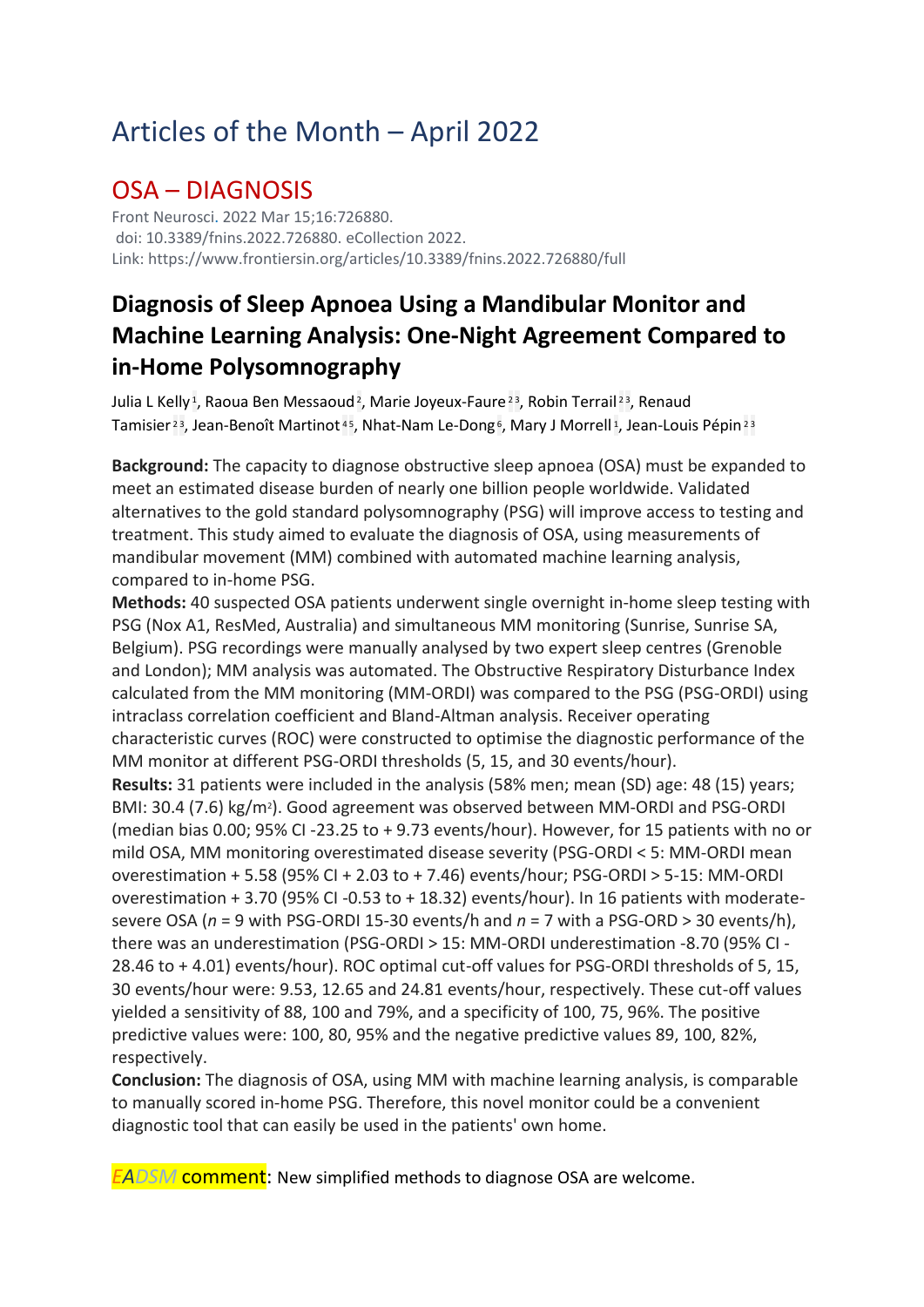Front Med (Lausanne). 2022 Mar 9;9:842224. doi: 10.3389/fmed.2022.842224. eCollection 2022.

Link: https://www.frontiersin.org/articles/10.3389/fmed.2022.842224/full

### **Memory Foam Pillow as an Intervention in Obstructive Sleep Apnea Syndrome: A Preliminary Randomized Study**

[Vasileios T Stavrou](https://pubmed.ncbi.nlm.nih.gov/?sort=date&size=100&term=Stavrou+VT&cauthor_id=35372428)<sup>1</sup>[,](https://pubmed.ncbi.nlm.nih.gov/35372428/#affiliation-5) [Yiannis Koutedakis](https://pubmed.ncbi.nlm.nih.gov/?sort=date&size=100&term=Koutedakis+Y&cauthor_id=35372428)<sup>[2](https://pubmed.ncbi.nlm.nih.gov/35372428/#affiliation-2)3</sup>, [Kyriaki Astara](https://pubmed.ncbi.nlm.nih.gov/?sort=date&size=100&term=Astara+K&cauthor_id=35372428)<sup>1</sup>, [George D Vavougios](https://pubmed.ncbi.nlm.nih.gov/?sort=date&size=100&term=Vavougios+GD&cauthor_id=35372428)<sup>[1](https://pubmed.ncbi.nlm.nih.gov/35372428/#affiliation-1)[4](https://pubmed.ncbi.nlm.nih.gov/35372428/#affiliation-4)5</sup>, Eirini [Papayianni](https://pubmed.ncbi.nlm.nih.gov/?sort=date&size=100&term=Papayianni+E&cauthor_id=35372428)<sup>1</sup>[,](https://pubmed.ncbi.nlm.nih.gov/35372428/#affiliation-5) [Ilias T Stavrou](https://pubmed.ncbi.nlm.nih.gov/?sort=date&size=100&term=Stavrou+IT&cauthor_id=35372428)<sup>1</sup>, [Fotini Bardaka](https://pubmed.ncbi.nlm.nih.gov/?sort=date&size=100&term=Bardaka+F&cauthor_id=35372428)<sup>5</sup>, [Chaido Pastaka](https://pubmed.ncbi.nlm.nih.gov/?sort=date&size=100&term=Pastaka+C&cauthor_id=35372428)<sup>5</sup>, [Konstantinos I Gourgoulianis](https://pubmed.ncbi.nlm.nih.gov/?sort=date&size=100&term=Gourgoulianis+KI&cauthor_id=35372428)<sup>[1](https://pubmed.ncbi.nlm.nih.gov/35372428/#affiliation-1)[5](https://pubmed.ncbi.nlm.nih.gov/35372428/#affiliation-5)</sup>

Specific pillow use is a seldom studied or controlled factor in the setting of sleep disordered breathing. The aim of this study was to investigate the effect of different pillows [own pillow (OP), memory foam pillow (MFP), generic laboratory pillow (LP)] on polysomnography (PSG)-derived parameters in patients with Obstructive Sleep Apnea Syndrome (OSAS). Thirty-two consecutive patients with OSAS were randomly allocated into two groups with randomized pillow usage [Group A: 3 h with LP and 3 h with OP (Age:  $53.8 \pm 12.5$  years, BMI: 32.1  $\pm$  4.6 kg/m<sup>2</sup>); Group B: 3 h with LP and 3 h with MFP (Age: 52.0  $\pm$  6.3 years, BMI: 30.6  $\pm$ 2.2 kg/m2)]. Statistically significant differences between pillow types were detected in desaturation index and heart rate. In Group B (with MFP), a statistically significant decrease of 47.0  $\pm$  15.9% was observed in snoring events ( $p$  < 0.05) and 10.6  $\pm$  6.7% in their duration (*p* < 0.05) compared to LP. On the other hand, group A with OP recorded a decrease of 29.1 ± 32.1% in snoring events and 32.5 ± 33.1% in duration, but these values were not statistically significant (*p* > 0.05) compared to LP. These findings indicate that pillow type and usage, often uncontrolled in OSAS studies (contribution to the field), may impact several PSG parameters and are related to a snoring subtype of the syndrome. Secondly, they indicate that a focus on the treatment of the snoring OSAS subtype warrants further dedicated investigation.

*EADSM* comment: Interesting study highlighting a forgotten issue, the influence of the pillow on the results of the sleep recording, which may significantly influence comparisons.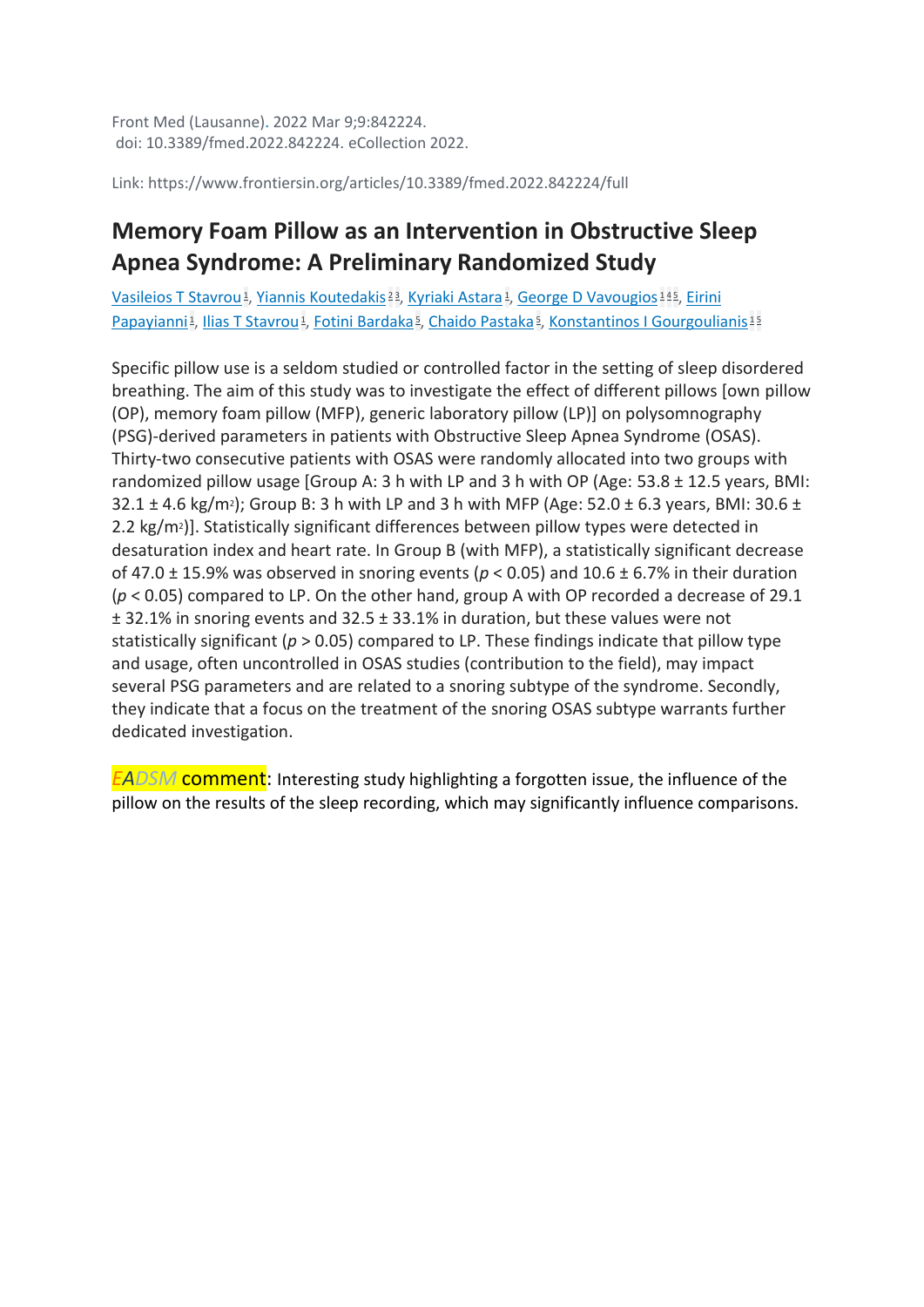JMIR Form Res. 2022 Apr 6;6(4):e30102. doi: 10.2196/30102.

Link: https://formative.jmir.org/2022/4/e30102/PDF

### **Sleeping in an Inclined Position to Reduce Snoring and Improve Sleep: In-home Product Intervention Study**

[Sharon Danoff-Burg](https://pubmed.ncbi.nlm.nih.gov/?sort=date&size=100&term=Danoff-Burg+S&cauthor_id=35384849)<sup>1</sup>[,](https://pubmed.ncbi.nlm.nih.gov/35384849/#affiliation-1) [Holly M Rus](https://pubmed.ncbi.nlm.nih.gov/?sort=date&size=100&term=Rus+HM&cauthor_id=35384849)<sup>1</sup>, [Morgan A Weaver](https://pubmed.ncbi.nlm.nih.gov/?sort=date&size=100&term=Weaver+MA&cauthor_id=35384849)<sup>1</sup>, [Roy J E M Raymann](https://pubmed.ncbi.nlm.nih.gov/?sort=date&size=100&term=Raymann+RJEM&cauthor_id=35384849)<sup>[1](https://pubmed.ncbi.nlm.nih.gov/35384849/#affiliation-1)</sup>

**Background:** Accurately and unobtrusively testing the effects of snoring and sleep interventions at home has become possible with recent advances in digital measurement technologies.

**Objective:** The aim of this study was to examine the effectiveness of using an adjustable bed base to sleep with the upper body in an inclined position to reduce snoring and improve sleep, measured at home using commercially available trackers.

**Methods:** Self-reported snorers (N=25) monitored their snoring and sleep nightly and completed questionnaires daily for 8 weeks. They slept flat for the first 4 weeks, then used an adjustable bed base to sleep with the upper body at a 12-degree incline for the next 4 weeks.

**Results:** Over 1000 nights of data were analyzed. Objective snoring data showed a 7% relative reduction in snoring duration (P=.001) in the inclined position. Objective sleep data showed 4% fewer awakenings (P=.04) and a 5% increase in the proportion of time spent in deep sleep (P=.02) in the inclined position. Consistent with these objective findings, snoring and sleep measured by self-report improved.

**Conclusions:** New measurement technologies allow intervention studies to be conducted in the comfort of research participants' own bedrooms. This study showed that sleeping at an incline has potential as a nonobtrusive means of reducing snoring and improving sleep in a nonclinical snoring population.

*EADSM* comment: The inclination of the bed might also influence sleep disordered breathing, as previously also pointed out and might also be used as a therapy for some patients.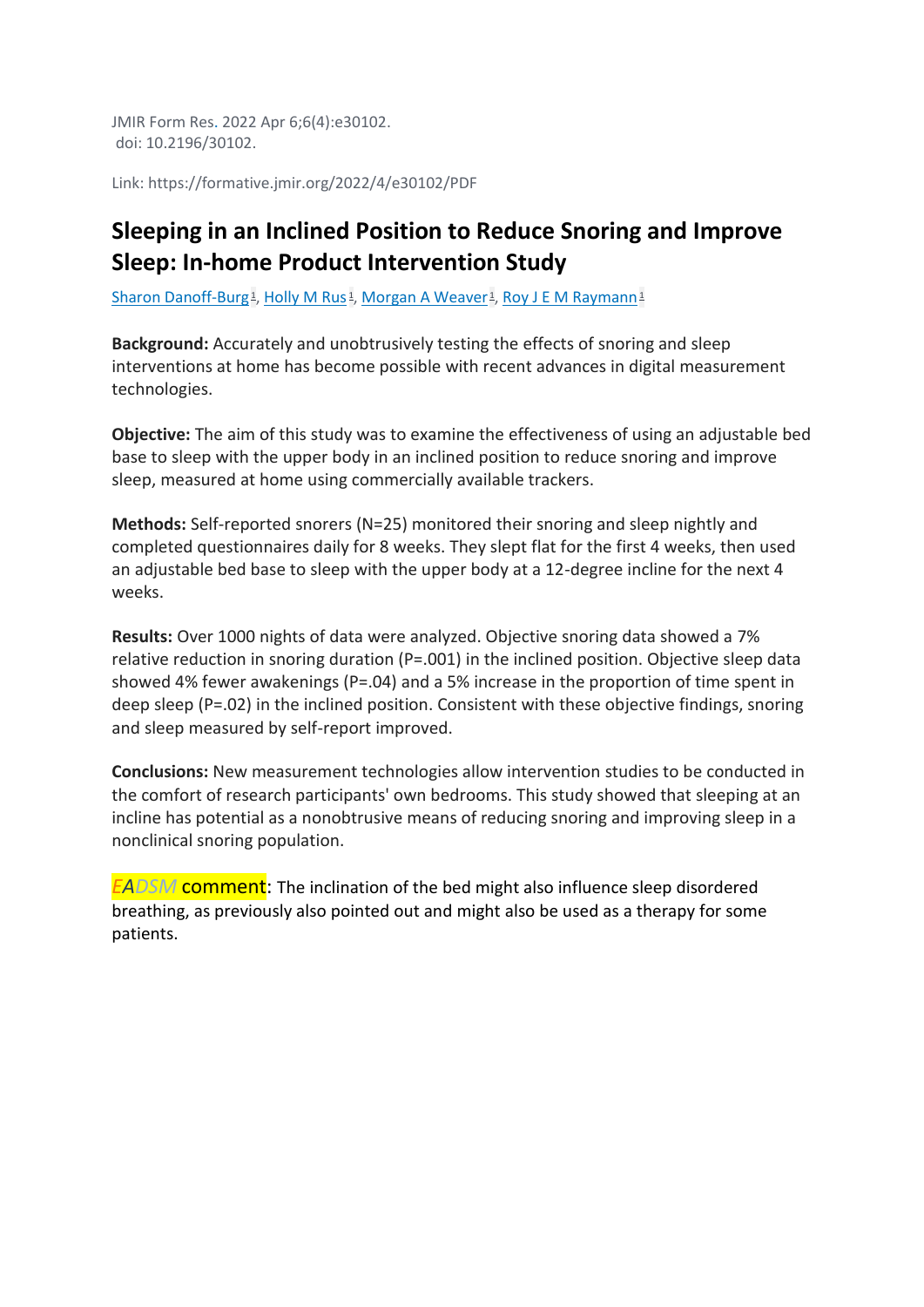### OSA - MAD

Sleep Sci Apr-Jun 2022;15(Spec 2):300-305. doi: 10.5935/1984-0063.20210006.

Link: https://www.ncbi.nlm.nih.gov/pmc/articles/PMC8906384/

### **Correlation between duration of edentulism and severity of obstructive sleep apnea in elderly edentulous patients**

<u>[Arvind Tripathi](https://pubmed.ncbi.nlm.nih.gov/?sort=date&size=100&term=Tripathi+A&cauthor_id=35371399) 1[,](https://pubmed.ncbi.nlm.nih.gov/35371399/#affiliation-2) [Ashutosh Gupta](https://pubmed.ncbi.nlm.nih.gov/?sort=date&size=100&term=Gupta+A&cauthor_id=35371399) 1, [Praveen Rai](https://pubmed.ncbi.nlm.nih.gov/?sort=date&size=100&term=Rai+P&cauthor_id=35371399) 1, [Piyush Sharma](https://pubmed.ncbi.nlm.nih.gov/?sort=date&size=100&term=Sharma+P&cauthor_id=35371399) 2, [Suryakant Tripathi](https://pubmed.ncbi.nlm.nih.gov/?sort=date&size=100&term=Tripathi+S&cauthor_id=35371399) [1](https://pubmed.ncbi.nlm.nih.gov/35371399/#affiliation-1)</u>

**Objectives:** To investigate the correlation between duration of edentulism and severity of obstructive sleep apnea in elderly edentulous patients.

**Material and methods:** 1,017 patients aged 55-65 years, with a history of edentulism of 12- 60 months were screened. Detailed history of tooth loss and period of edentulism was recorded for the 414 patients who tested positive for OSA (obstructive sleep apnea). Complete dentures were prepared for each patient and they were trained to use the dentures as a mandibular advancement device (MAD) during sleep at night. Apneahypopnea index (AHI) data at pre-treatment, six months and one-year post-treatment time intervals was recorded. A correlation between the period of untreated edentulism and severity of OSA and improvement post-treatment was derived in this study.

**Results:** Mean duration of edentulism was 12.14±2.57 months and mean AHI was 16.62±13.24. For every three month increase in the duration of edentulism (after initial 6 months of total tooth loss), there was a statistically significant increase in severity of OSA. Patients who are edentulous for more than 15 months are increasingly vulnerable to OSA.

**Discussion:** Severity of OSA in afflicted long-term edentulous patients was in direct relation to the period of untreated edentulism and regressed likewise with concomitant denture wear and mandibular advancement during sleep at night. Early prosthetic rehabilitation of edentulous patients is imperative to obviate morbidity of OSA.

*EADSM* comment: The influence of edentulism has been discussed previously, mainly in terms of the benefits of conventional denture use or not. This article describes the consequences of edentoulism itself and the benefits of a denture-MAD for this group of patients. Although a causal relationship between tooth loss and OSA is difficult to prove, a prosthetic rehabilitation including MAD has many positive dimensions.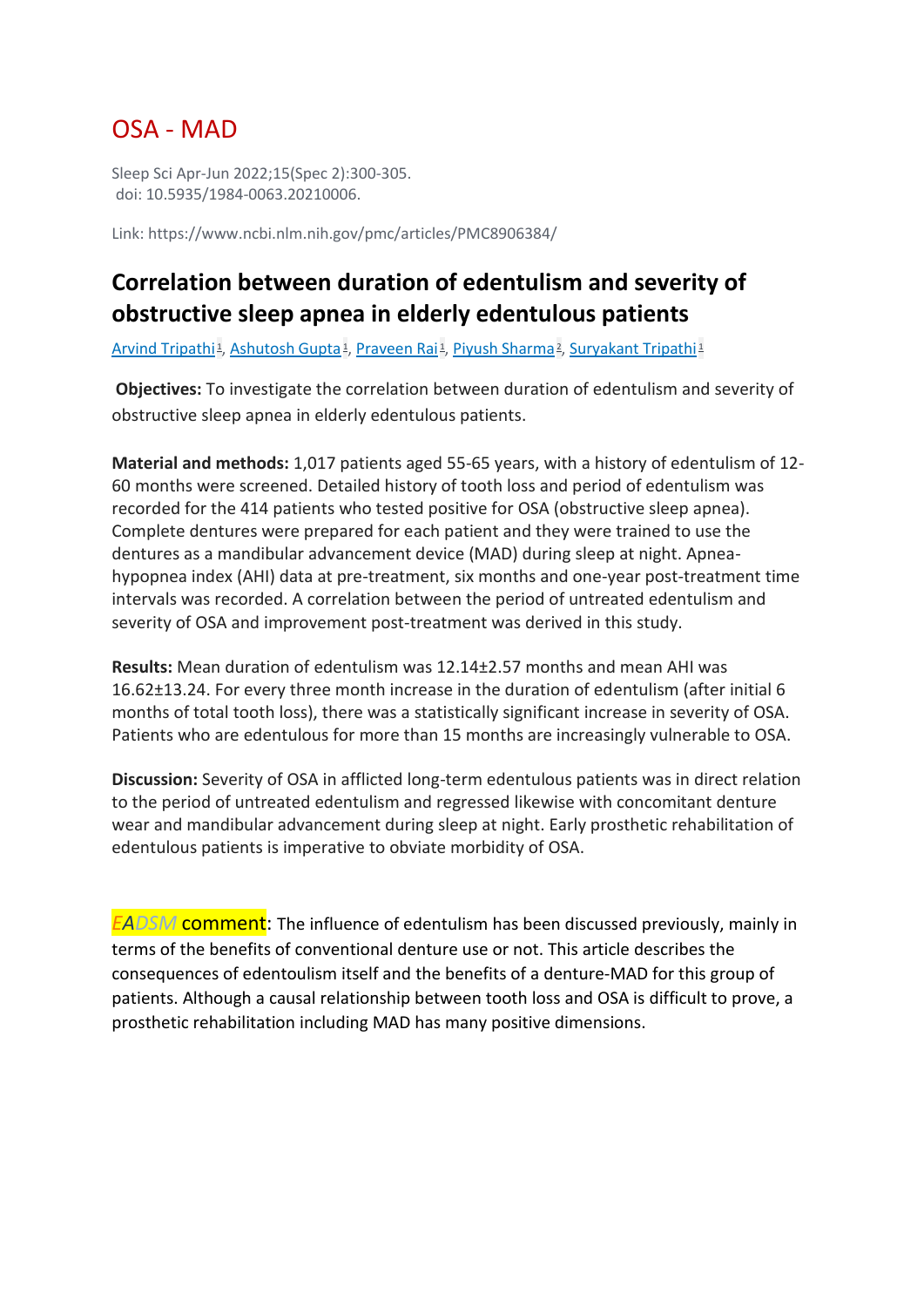### **MAD**

Nat Sci Sleep. 2022 Mar 25;14:517-529. doi: 10.2147/NSS.S351027. eCollection 2022. Link: [NSS\\_A\\_351027 517..529 \(nih.gov\)](https://www.ncbi.nlm.nih.gov/pmc/articles/PMC8965013/pdf/nss-14-517.pdf)

### **Prediction of Mandibular Advancement Device Response Using CPAP Pressure in Different Polysomnographic Phenotypes**

#### [Chien-Feng Lee](https://pubmed.ncbi.nlm.nih.gov/?sort=date&size=200&term=Lee+CF&cauthor_id=35369531) [#](https://pubmed.ncbi.nlm.nih.gov/35369531/#equal-contrib-explanation)1[,](https://pubmed.ncbi.nlm.nih.gov/35369531/#affiliation-5) [Yunn-Jy Chen](https://pubmed.ncbi.nlm.nih.gov/?sort=date&size=200&term=Chen+YJ&cauthor_id=35369531) #2, [Wen-Chi Huang](https://pubmed.ncbi.nlm.nih.gov/?sort=date&size=200&term=Huang+WC&cauthor_id=35369531)<sup>3</sup>, [Jen-Wen Hou](https://pubmed.ncbi.nlm.nih.gov/?sort=date&size=200&term=Hou+JW&cauthor_id=35369531)<sup>4</sup>, [Yu-Ting Liu](https://pubmed.ncbi.nlm.nih.gov/?sort=date&size=200&term=Liu+YT&cauthor_id=35369531)<sup>5</sup>, Tiffany [Ting-Fang Shih](https://pubmed.ncbi.nlm.nih.gov/?sort=date&size=200&term=Shih+TT&cauthor_id=35369531)َs[,](https://pubmed.ncbi.nlm.nih.gov/35369531/#affiliation-6) [Pei-Lin Lee](https://pubmed.ncbi.nlm.nih.gov/?sort=date&size=200&term=Lee+PL&cauthor_id=35369531) 2[8](https://pubmed.ncbi.nlm.nih.gov/35369531/#affiliation-8)[9](https://pubmed.ncbi.nlm.nih.gov/35369531/#affiliation-9)[10](https://pubmed.ncbi.nlm.nih.gov/35369531/#affiliation-10), [Chong-Jen Yu](https://pubmed.ncbi.nlm.nih.gov/?sort=date&size=200&term=Yu+CJ&cauthor_id=35369531) [1](https://pubmed.ncbi.nlm.nih.gov/35369531/#affiliation-1)89

**Objective:** Both continuous positive airway pressure (CPAP) pressure and polysomnographic phenotypes have been associated with mandibular advancement device (MAD) treatment response, but the precise relationship has not been fully elucidated. We hypothesized that utilizing CPAP pressure would predict the MAD response in treatment-naïve patients with moderate-severe obstructive sleep apnea (OSA), and the MAD response would be associated with two polysomnographic phenotypes, including sleep stage dependency and positional dependency.

**Methods:** OSA treatment-naïve patients with an apnea-hypopnea index (AHI) ≥15/h who declined CPAP treatment and received MAD treatment for 3-6 months were enrolled. The MAD treatment response was defined as 1) residual AHI under MAD (AHI<sub>MAD</sub>) <5/h and 2) AH $I_{MAD}$  <10/h. Logistic regression was applied to identify the association between CPAP pressure and MAD treatment responders. The predictability of the MAD responder status utilizing CPAP pressure was assessed with the area under the receiver operating characteristic (AUROC).

**Results:** A total of 128 enrolled patients (AHI ≥30/h in 74.2%) were recruited, of whom 119 patients and 80 patients were included for analysis of sleep stage and positional dependency, respectively. REM-predominant OSA had lower AHI than stage-independent OSA, while the supine-predominant phenotype had lower anthropometrics than the nonpositional-dependent phenotype. The response rates for  $AH_{MAD}$  <5/h and  $AH_{MAD}$  <10/h were 25.8% and 48.4%, respectively. Lower anthropometrics, baseline AHI, and supine predominance were associated with the responder status, while CPAP pressure was an independent predictor. The AUROCs for the prediction of  $AH_{MAD}$  <5/h and  $AH_{MAD}$  <10/h responders were 0.635 and 0.664, respectively. Utilizing a CPAP level >14 cmH2O as the cutoff to predict criterion 1 and 2 nonresponders, the sensitivity was 93.9% and 95.2%, respectively.

**Conclusion:** In treatment-naïve patients with moderate-severe OSA, the supinepredominant phenotype and lower CPAP pressure were associated with the MAD response, while the sleep stage dependency phenotype was not. Utilization of a CPAP level >14 cmH<sub>2</sub>O could be a sensitive measure to identify nonresponders.

*EADSM* comment: Article evaluating predictors of MAD therapy supports previous predictors of success; a low CPAP pressure and supine-dependent OSA. A monobloc device was used, which in previous prediction studies primarily have been used in those who found this association. Studies that used devices that allow mouth opening have shown inconsistent results.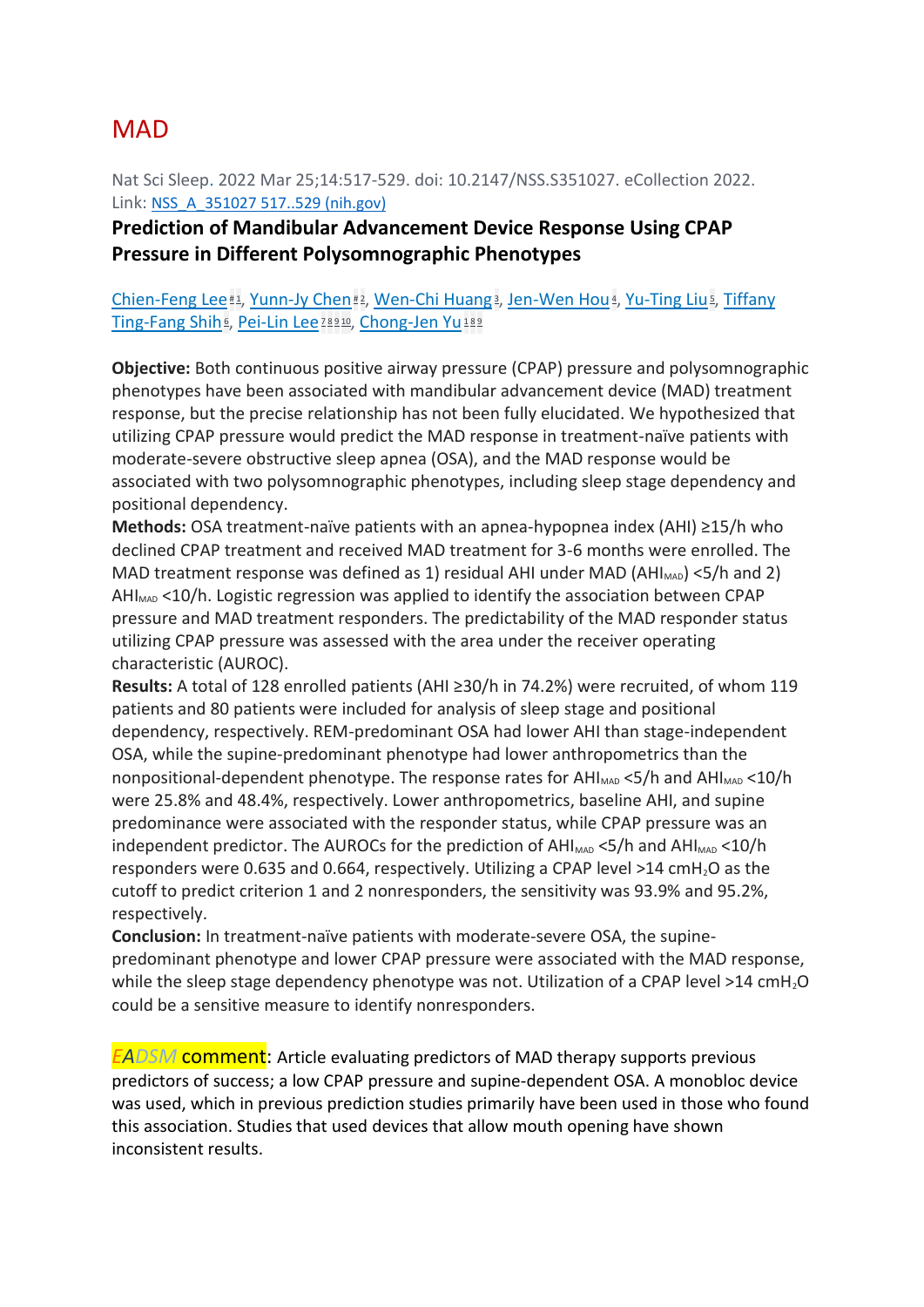Sleep Sci. Apr-Jun 2022;15(Spec 2):398-405. doi: 10.5935/1984-0063.20210032.

Link: https://www.ncbi.nlm.nih.gov/pmc/articles/PMC8906377/

### **Mandibular advancement devices in obstructive sleep apnea: an updated review**

[Izabella Paola Manetta](https://pubmed.ncbi.nlm.nih.gov/?sort=date&size=100&term=Manetta+IP&cauthor_id=35371398)<sup>1</sup>[,](https://pubmed.ncbi.nlm.nih.gov/35371398/#affiliation-5) [Dominik Ettlin](https://pubmed.ncbi.nlm.nih.gov/?sort=date&size=100&term=Ettlin+D&cauthor_id=35371398)<sup>[2](https://pubmed.ncbi.nlm.nih.gov/35371398/#affiliation-2)3</sup>, [Pedro Mayoral Sanz](https://pubmed.ncbi.nlm.nih.gov/?sort=date&size=100&term=Sanz+PM&cauthor_id=35371398)<sup>4</sup>, [Isabel Rocha](https://pubmed.ncbi.nlm.nih.gov/?sort=date&size=100&term=Rocha+I&cauthor_id=35371398)<sup>5</sup>, Miguel Meira E  $Cruz$ <sup> $678$  $678$  $678$ </sup>

Obstructive sleep apnea (OSA) is the most prevalent sleep-disordered breathing in the adult population and if untreated remains a significant cause of morbidity and mortality. Continuous positive airway pressure (CPAP) therapy is still the gold standard treatment for OSA, but patient acceptance and adherence are often poor due to a multitude of factors, thereby compromising treatment success. Mandibular advancement devices (MADs) have been proposed not only as a first line therapy for symptomatic snoring patients, but also for those suffering from mild to moderate OSA, or those who refuse or do not tolerate CPAP. Yet, improved understanding of MAD regarding design, construction, and mechanisms of action is an important requirement to successfully implement MAD as a therapeutic tool. Therefore, the main focus of this paper is to focus on the general concepts and mechanisms of action of MAD, while highlighting important characteristics in the context of their use as a viable and effective treatment option for OSA patients.

*EADSM* comment: Nice overview of MAD therapy.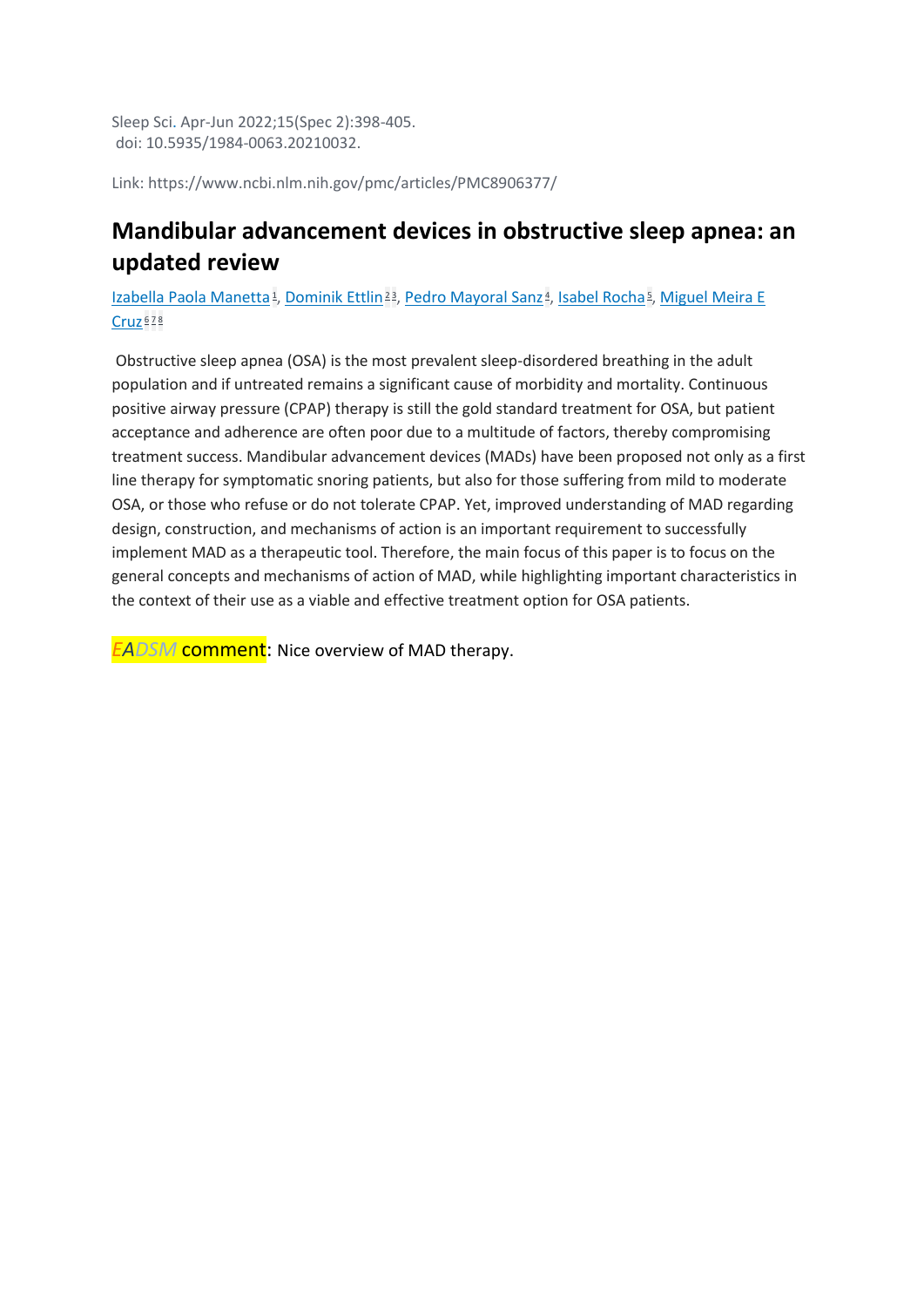## Consequences of untreated OSA

J Breast Cancer. 2022 Mar 10. doi: 10.4048/jbc.2022.25.e11. Online ahead of print.

Link: https://ejbc.kr/pdf/10.4048/jbc.2022.25.e11

### **The Association of Obstructive Sleep Apnea With Breast Cancer Incidence and Mortality: A Systematic Review and Meta-analysis**

[Dominic Wei Ting Yap](https://pubmed.ncbi.nlm.nih.gov/?sort=date&size=100&term=Yap+DWT&cauthor_id=35380020)<sup>[#](https://pubmed.ncbi.nlm.nih.gov/35380020/#equal-contrib-explanation)1</sup>[,](https://pubmed.ncbi.nlm.nih.gov/35380020/#affiliation-1) [Nicole Kye Wen Tan](https://pubmed.ncbi.nlm.nih.gov/?sort=date&size=100&term=Tan+NKW&cauthor_id=35380020)<sup>#1</sup>, [Benjamin Kye Jyn Tan](https://pubmed.ncbi.nlm.nih.gov/?sort=date&size=100&term=Tan+BKJ&cauthor_id=35380020)<sup>1</sup>, [Yao Hao Teo](https://pubmed.ncbi.nlm.nih.gov/?sort=date&size=100&term=Teo+YH&cauthor_id=35380020)<sup>1</sup>, Veronique [Kiak Mien Tan](https://pubmed.ncbi.nlm.nih.gov/?sort=date&size=100&term=Tan+VKM&cauthor_id=35380020)<sup>[2](https://pubmed.ncbi.nlm.nih.gov/35380020/#affiliation-2)[3](https://pubmed.ncbi.nlm.nih.gov/35380020/#affiliation-3)4</sup>[,](https://pubmed.ncbi.nlm.nih.gov/35380020/#affiliation-5) [Anna See](https://pubmed.ncbi.nlm.nih.gov/?sort=date&size=100&term=See+A&cauthor_id=35380020)<sup>5</sup>, [Song Tar Toh](https://pubmed.ncbi.nlm.nih.gov/?sort=date&size=100&term=Toh+ST&cauthor_id=35380020)<sup>[1](https://pubmed.ncbi.nlm.nih.gov/35380020/#affiliation-1)[5](https://pubmed.ncbi.nlm.nih.gov/35380020/#affiliation-5)[6](https://pubmed.ncbi.nlm.nih.gov/35380020/#affiliation-6)2</sup>

**Purpose:** Emerging evidence from animal models suggests that intermittent hypoxia due to obstructive sleep apnea (OSA) is a risk factor for breast cancer. Despite their biological plausibility, human epidemiological studies have reported conflicting results. Therefore, we conducted a meta-analysis to delineate this relationship.

**Methods:** We searched the PubMed, Embase, Scopus, and Cochrane Library databases for eligible studies from inception until June 6, 2021. Two reviewers selected randomized trials or observational studies reporting the association between OSA and breast cancer incidence compared with those without OSA. Two reviewers extracted relevant data and assessed the quality of evidence using the Grading of Recommendations Assessment, Development, and Evaluation (GRADE) framework and Newcastle-Ottawa Scale (NOS). We pooled the maximally covariate-adjusted hazard ratios (HRs) using a random-effects inverse varianceweighted meta-analysis and performed pre-specified subgroup analyses.

**Results:** We included six studies out of 1,707 records, comprising a combined cohort of 5,165,200 patients. All studies used the International Classification of Diseases codes to classify OSA and breast cancer. OSA patients had a 36% increased breast cancer risk (HR, 1.36; 95% confidence interval [CI], 1.03-1.80; N = 6,  $I^2$  = 96%) compared to those without OSA. Most studies adjusted for confounders, such as age, sex, obesity, diabetes mellitus, alcohol use, and hypertension. Subgroup analyses for studies with (1) multivariate adjustment and (2) at least five years of follow-up yielded HRs of 1.35 (95% CI, 0.98-1.87; N  $= 5$ ,  $I^2 = 96\%$ ) and 1.57 (95% CI, 1.14-2.18; N = 4;  $I^2 = 90\%$ ), respectively. One Mendelian randomization study suggested a causal relationship, with a two-fold increase in the odds of breast cancer in patients with OSA.

**Conclusion:** This meta-analysis suggested that OSA is a risk factor for breast cancer. Future studies should explore the dose-response relationship between OSA and breast cancer, and whether treatment may mitigate breast cancer risk or progression.

*EADSM* comment: New insights on the relationship between OSA and cancer.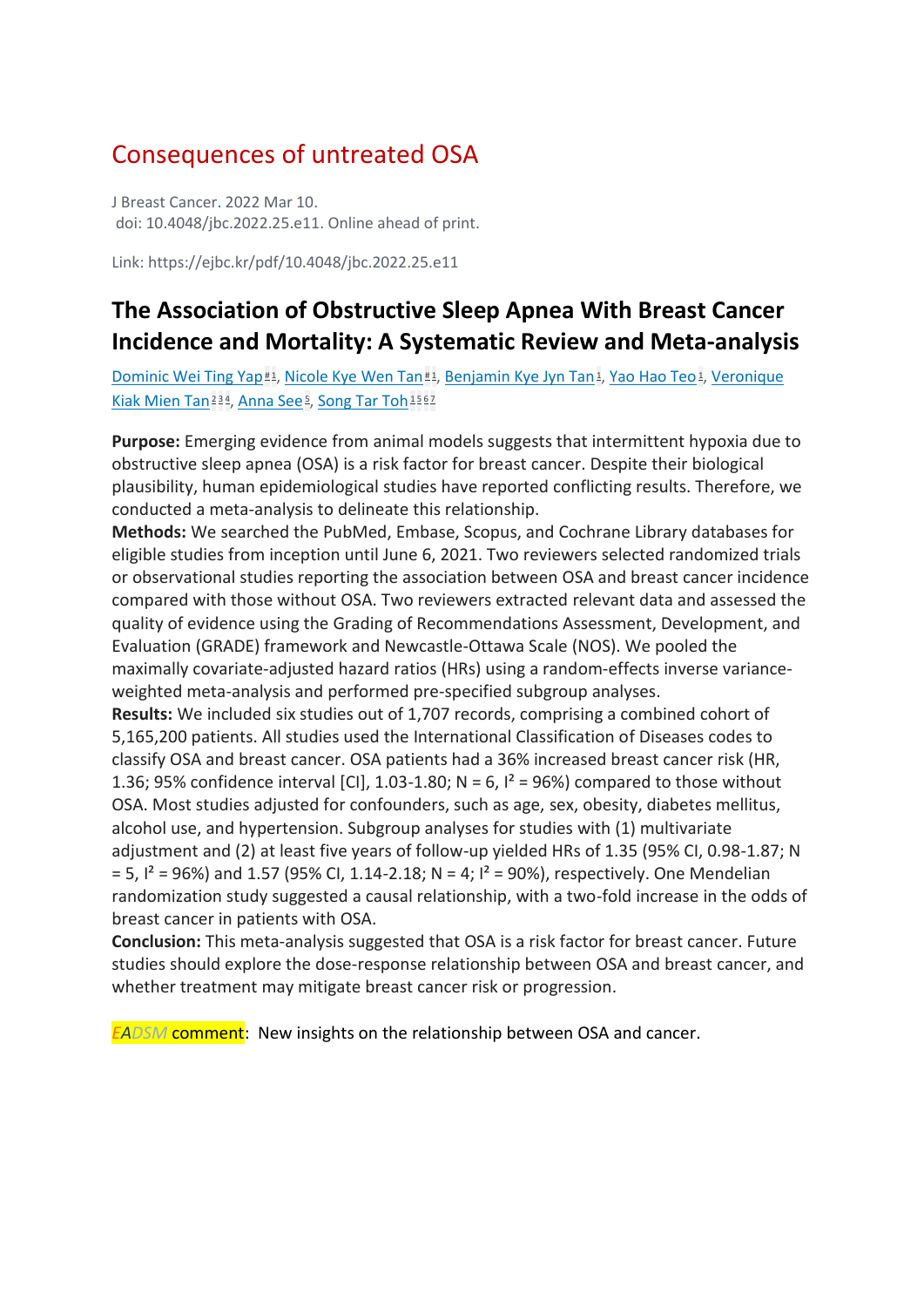### Pediatric OSA

Sleep Med. 2022 Apr;92:96-102. doi: 10.1016/j.sleep.2022.02.011. Epub 2022 Feb 19.

Link:

https://reader.elsevier.com/reader/sd/pii/S1389945722000557?token=9194CDDE1266D96C3A8E22 3D932C8F5199C8E049D8912C00D90F7E7BEF40836733A58B53363CCCFCCED6AC8DF99BC619&origi nRegion=eu-west-1&originCreation=20220503122515

### **Impact of rapid palatal expansion on the size of adenoids and tonsils in children**

[Audrey Yoon](https://pubmed.ncbi.nlm.nih.gov/?sort=date&size=100&term=Yoon+A&cauthor_id=35390750)<sup>1</sup>[,](https://pubmed.ncbi.nlm.nih.gov/35390750/#affiliation-4) [Mohamed Abdelwahab](https://pubmed.ncbi.nlm.nih.gov/?sort=date&size=100&term=Abdelwahab+M&cauthor_id=35390750)<sup>2</sup>, [Rebecca Bockow](https://pubmed.ncbi.nlm.nih.gov/?sort=date&size=100&term=Bockow+R&cauthor_id=35390750)<sup>3</sup>, [Ava Vakili](https://pubmed.ncbi.nlm.nih.gov/?sort=date&size=100&term=Vakili+A&cauthor_id=35390750)<sup>4</sup>, [Katherine Lovell](https://pubmed.ncbi.nlm.nih.gov/?sort=date&size=100&term=Lovell+K&cauthor_id=35390750)<sup>4</sup>, Inwon [Chang](https://pubmed.ncbi.nlm.nih.gov/?sort=date&size=100&term=Chang+I&cauthor_id=35390750)<sup>5</sup>[,](https://pubmed.ncbi.nlm.nih.gov/35390750/#affiliation-1) [Rumpa Ganguly](https://pubmed.ncbi.nlm.nih.gov/?sort=date&size=100&term=Ganguly+R&cauthor_id=35390750)<sup>6</sup>, [Stanley Yung-Chuan Liu](https://pubmed.ncbi.nlm.nih.gov/?sort=date&size=100&term=Liu+SY&cauthor_id=35390750)<sup>2</sup>, [Clete Kushida](https://pubmed.ncbi.nlm.nih.gov/?sort=date&size=100&term=Kushida+C&cauthor_id=35390750)<sup>1</sup>, [Christine Hong](https://pubmed.ncbi.nlm.nih.gov/?sort=date&size=100&term=Hong+C&cauthor_id=35390750)<sup>[7](https://pubmed.ncbi.nlm.nih.gov/35390750/#affiliation-7)</sup>

**Introduction:** Adenoid and tonsillar hypertrophy in children often leads to adverse respiratory symptoms and obstructive sleep apnea (OSA). Current clinical guidelines from the American Academy of Pediatrics and American Academy of Otolaryngology-Head and Neck Surgery recommend tonsillectomy as the first line of pediatric OSA treatment for children with tonsillar hypertrophy. Rapid palatal expansion (RPE) performed by orthodontists improves obstructive sleep apnea in children by reducing nasal airway resistance, increasing nasal volume, raising tongue posture, and enlarging pharyngeal airway. However, the role of RPE in alleviating adenoid and tonsillar hypertrophy remains elusive. In this study, we aim to evaluate the changes in adenoid and palatine tonsil sizes following RPE using 3D volumetric analysis of cone beam computational tomography (CBCT) imaging.

**Materials and methods:** In this retrospective cohort study, a total of 60 pediatric patients (mean age: 8.00, range: 5-15, 32 females and 28 males) who had tonsillar hypertrophy (size 3 and 4) were included and divided into the control group ( $n = 20$ ) and expansion group ( $n =$ 40). The control group did not undergo any treatment. The expansion group underwent RPE using a conventional Hyrax expander, activated 0.25 mm per day for 4-6 weeks. Final CBCT scans (T2) were performed  $13.8 \pm 6.5$  months after the initial scan (T1). Pediatric sleep questionnaire (PSQ) and BMI were obtained at each timepoint. Volumetric analysis of adenoid and palatine tonsils was performed using a combination of bony and soft tissue landmarks in CBCT scans through Anatomage Invivo 6 imaging software. Paired t-tests were used to evaluate the difference between the initial and final adenoid and tonsil volumes. p values less than 0.05 were considered statistically significant.

**Results:** Compared to the control group, the expansion group experienced a statistically significant decrease in both adenoid and tonsil volume. There was non-statistically significant increase in volume from T1 to T2 for the control group. For the expansion group, 90.0% and 97.5% of patients experienced significant reduction in adenoid and tonsil volume, respectively. The average volume decrease of adenoids was 16.8% while that of tonsils was 38.5%. The patients had up to 51.6% and 75.4% reduction in adenoid and tonsil size,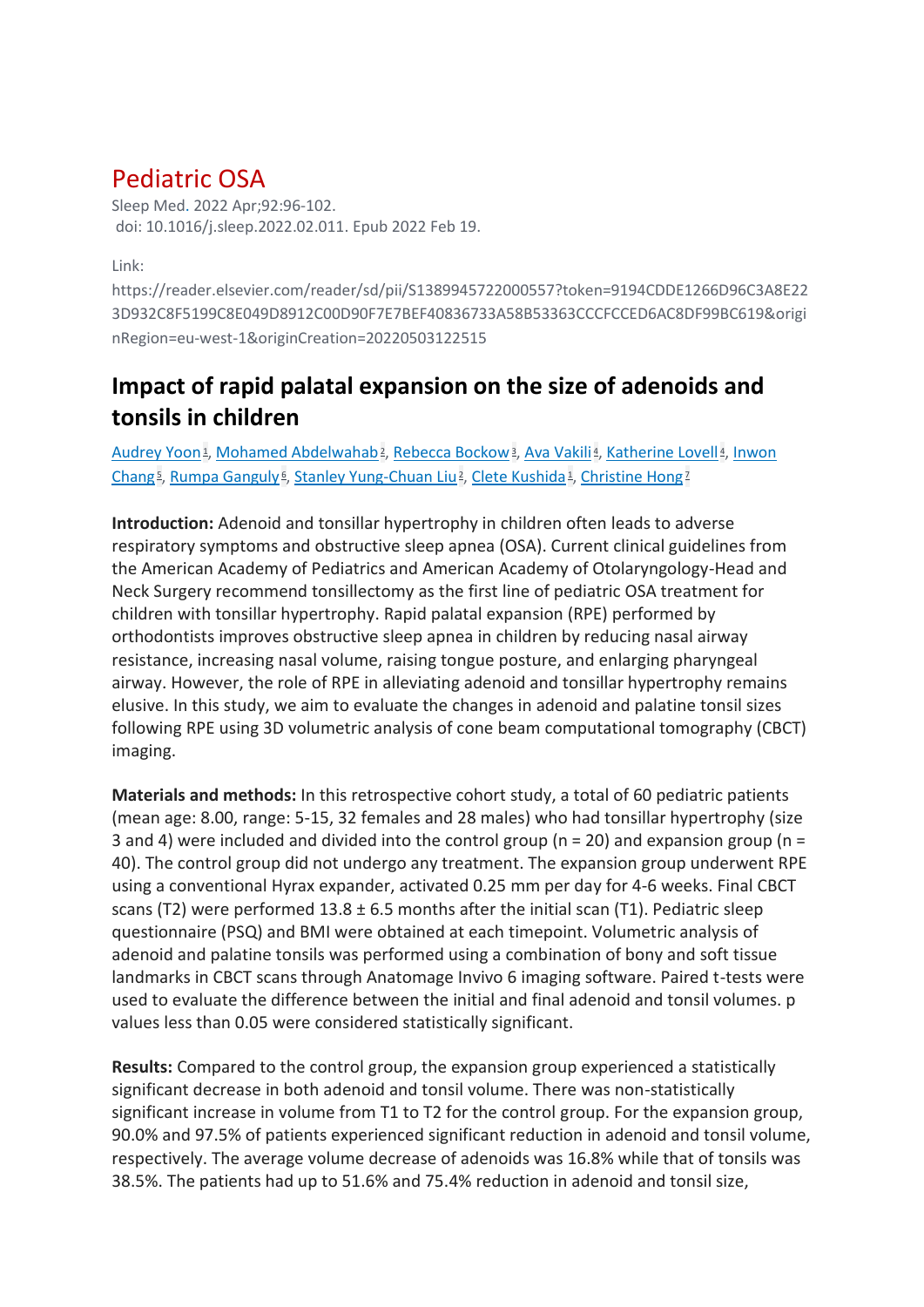respectively, following RPE orthodontic treatment. Pearson correlation ranged from 0.88 to 0.99 for each measurement, representing excellent internal consistency. There was a significant reduction in the PSQ scores from  $5.81 \pm 3.31$  to  $3.75 \pm 2.38$  in expansion group (p  $< 0.001$ ).

**Conclusions:** Our results demonstrated that RPE significantly reduced the size of both adenoid and palatine tonsils and revealed another long-term benefit of RPE treatment. To our knowledge, this is the first study to quantify the changes of adenoids and tonsils following RPE. RPE treatment can be considered as a valid and effective treatment option for pediatric OSA population with narrow high arch palate and adenotonsillar hypertrophy.

*EADSM* comment: It has previously been observed that tonsil size may diminish during RPE. This study shows further proof for this theory.